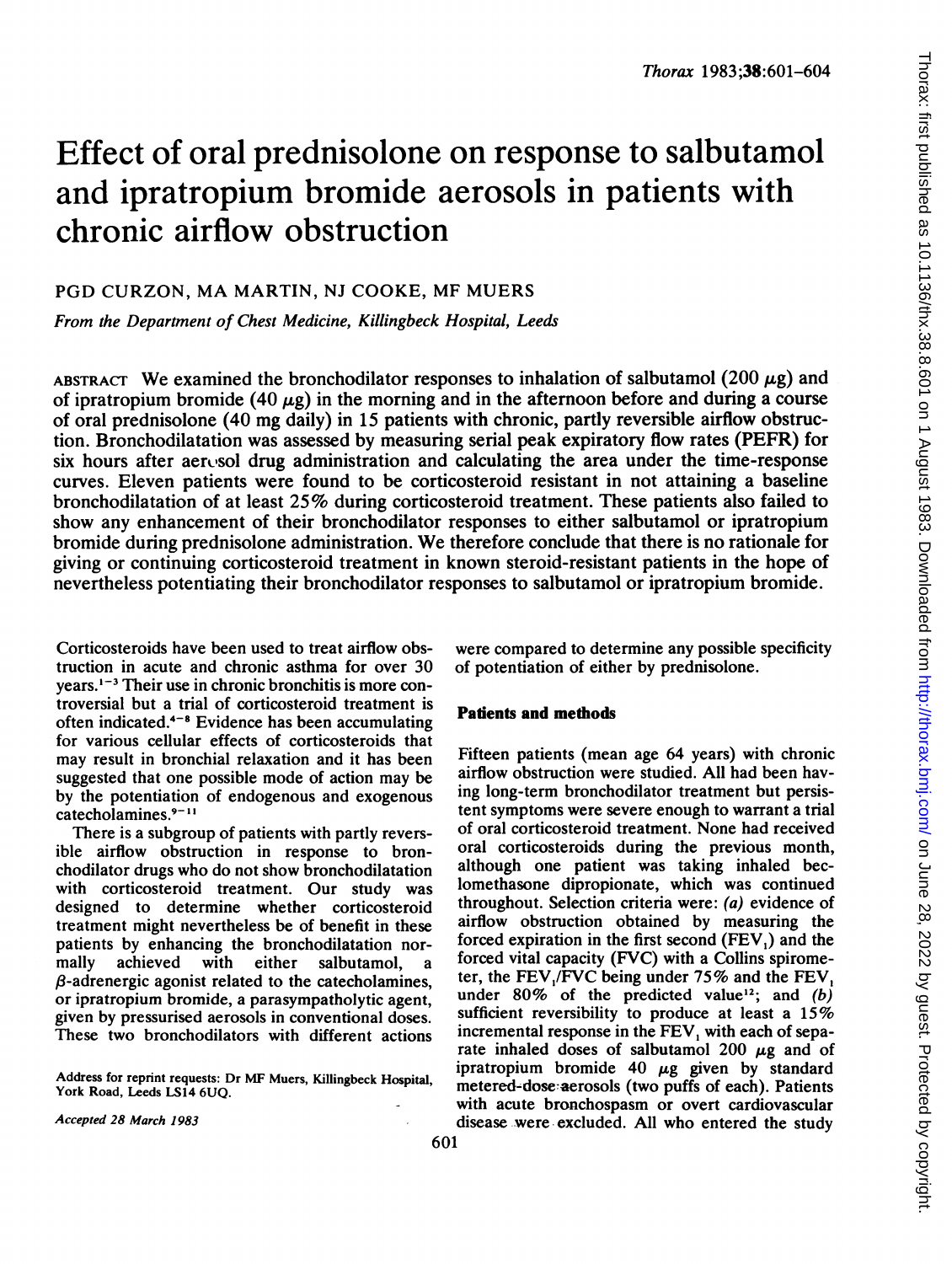Table <sup>1</sup> Design of the study

| Day             | . .<br>. .               | . . |         |        |   |        | o      |              | σ      |   | 10     | 11     | 12      |  |
|-----------------|--------------------------|-----|---------|--------|---|--------|--------|--------------|--------|---|--------|--------|---------|--|
| Aerosol<br>drug | 10 <sub>am</sub><br>4 pm |     | Α<br>в  | в<br>A | в | в<br>A | A<br>в | в<br>n       | A<br>B | A | n<br>В | в<br>D | D       |  |
| <b>Tablets</b>  |                          |     | Placebo |        |   |        |        | Prednisolone |        |   |        |        | Placebo |  |

P represents the pair of aerosol inhalers placebo <sup>1</sup> and placebo 2; A the pair of aerosol inhalers active <sup>1</sup> and placebo 2; and B the reverse pair, placebo <sup>1</sup> and active 2. For each patient the allocation of either salbutamol or ipratropium bromide to the active <sup>1</sup> inhaler was random and double blind; hence the active 2 inhaler was the other of these two drugs. Placebo and prednisolone tablets were given in a single-blind manner.

gave their informed consent and were admitted to hospital. Their routine medication, other than  $\beta$ -agonist or anticholinergic bronchodilators, was continued throughout. Three patients continued treatment with oral aminophylline.

On each of 12 successive inpatient days responses to placebo, salbutamol, or ipratropium bromide inhalers were assessed during a morning (10 am) and an afternoon (4 pm) study session by measurement of the peak expiratory flow rate (PEFR) with a Wright peak flow meter. The result for the best of three attempts was recorded. Measurements were made at one, five, 15, and 30 minutes and one, two, three, four, five, and six hours afterwards. The study design is shown diagrammatically in table 1; from day 2 to day 11 morning active inhalers, either salbutamol 200  $\mu$ g or ipratropium bromide 40  $\mu$ g (two puffs per inhaler) were given. Each drug was assessed once daily and the time of assessment (that is, morning or afternoon) alternated daily but the allocation of the drugs was randomised as indicated in table <sup>1</sup> and they were given in a double-blind manner. Patients received placebo tablets twice daily on days one, two, three, 11, and 12 and prednisolone tablets 20 mg twice daily on days  $4-10$  on a single-blind basis.

Corticosteroid responsiveness was evaluated by calculating the average percentage change in the prebronchodilator baseline PEFR on day 10 (the seventh day of prednisolone administration) from the mean prebronchodilator baseline PEFR of days 1-3 (before prednisolone administration) for the morning and afternoon study sessions. Those patients who did not reach <sup>a</sup> 25% increment were defined as steroid resistant.

Bronchodilator responses were calculated from PEFR measurements by two methods: (a) trapezoidal integration of the area under the time-response curves over six hours, which provides a measure of both the magnitude and the persistence of the response without relating it to any change in baseline value, and  $(b)$  the percentage incremental response one hour after the inhaler, which does effects were subtracted and values analysed by Student's paired  $t$  test for morning versus afternoon

| Data on 11 steroid-resistant patients<br>Table 2 |            |        |                         |                            |                       |                                   |                                          |                    |
|--------------------------------------------------|------------|--------|-------------------------|----------------------------|-----------------------|-----------------------------------|------------------------------------------|--------------------|
| Patient                                          | Age<br>(y) | Sex    | Initial FEV<br>(% pred) | Initial<br>FEV FVC<br>( %) | Final FEV<br>(% pred) | Final<br><i>FEV ,IFVC</i><br>( %) | Final baseline<br>% change in PEFR<br>am | pm                 |
|                                                  | 63         | F      | 47                      | 50                         | 56                    | 47                                | $-3$                                     | - 4                |
| 2<br>3                                           | 62<br>78   | F<br>M | 66<br>26                | 68<br>24                   | 57<br>26              | 53<br>21                          | $+16$<br>5                               | $+16$<br>-4        |
| 4                                                | 54         | M      | 78                      | 67                         | 92                    | 61                                | 1                                        | 0                  |
| 5                                                | 74         | М      | 22                      | 29                         | 42                    | 35                                | $+9$                                     | $+30$              |
| 6                                                | 66         | M      | 38                      | 40                         | 37                    | 42                                | $+9$                                     | $+17$              |
| 7                                                | 63         | M      | 44                      | 44                         | 51                    | 41                                | $+2$                                     | 2                  |
| 8                                                | 57         | М      | 32                      | 37                         | $\frac{32}{32}$       | 39                                | 0                                        | 3                  |
| 9                                                | 61         | М      | 23                      | 48                         | 75                    | 50<br>50                          | $+7$<br>$-7$                             | 8<br>$\ddag$<br>-3 |
| 10<br>11                                         | 66<br>63   | М<br>M | 70<br>75                | 49<br>70                   | 75                    | 68                                | $+17$                                    | $+25$              |
| Mean<br>$±$ SEM                                  | $64 \pm 2$ |        | $47.4 \pm 6.5$          | $47.8 \pm 4.7$             | $52.3 \pm 6.4$        | $46.1 \pm 3.8$                    | $4 \pm 2.5$                              | $8.9 \pm 3.5$      |

Table 2 Data on 11 steroid-resistant patients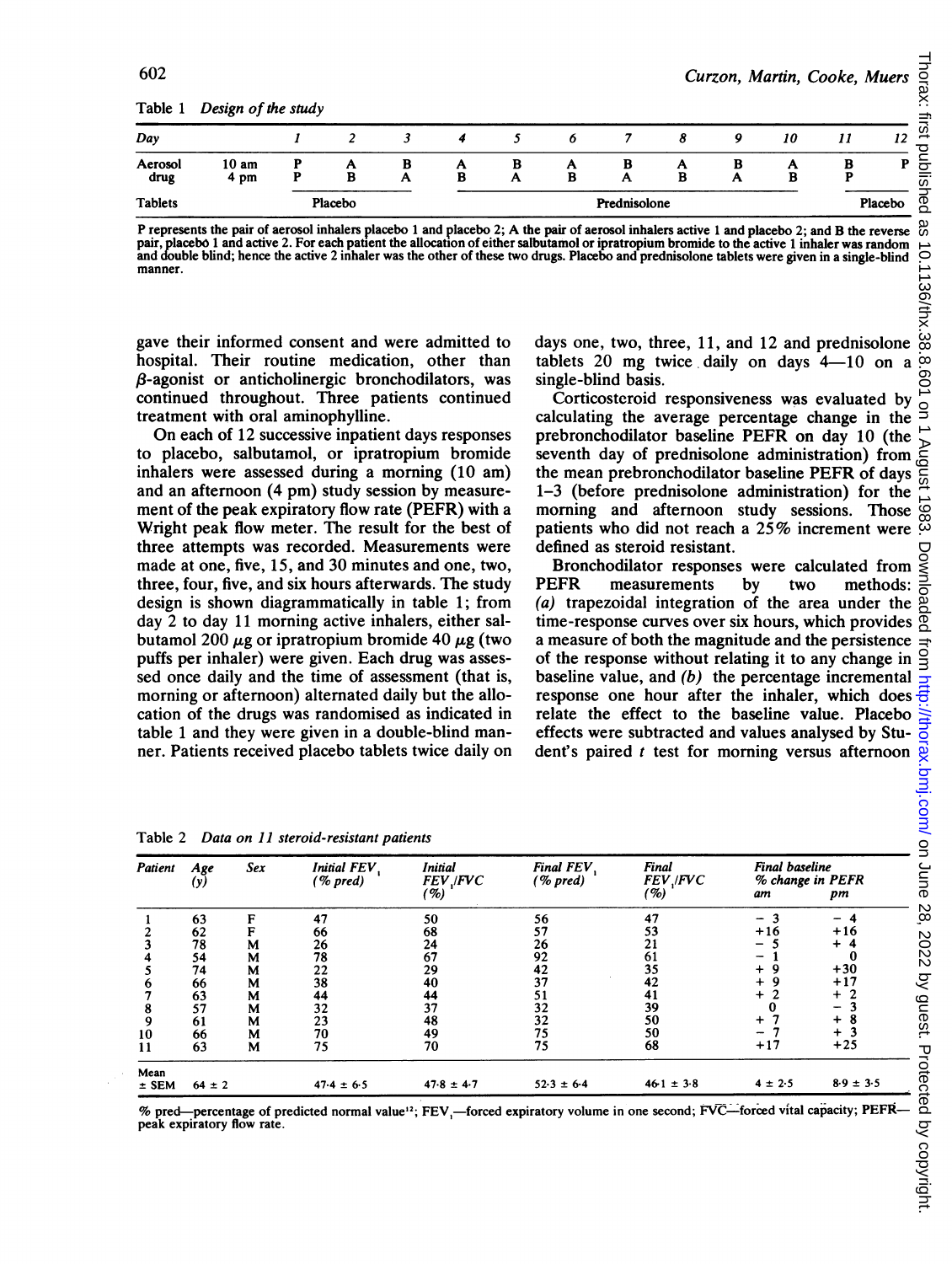baseline values and by the unpaired  $t$  test for group comparison of responses to aerosol inhalers. Differences were regarded as significant at the 5% level.

### Results

All 15 patients completed the study. Four patients were found to respond to prednisolone and their results were therefore excluded from the main analysis. Data for the 11 steroid-resistant patients are shown in table 2.

The two methods of calculating the PEFR responses gave similar results (fig). Afternoon responses were consistently smaller than morning ones and were associated with higher afternoon baseline values. This difference between morning and afternoon baseline values was not significant on day 1 ( $p = 0.25$ ) but did reach significance on day 2  $(p < 0.02)$  and day 3  $(p = 0.05)$ . There was no significant difference between the bronchodilatation achieved by salbutamol before and during prednisolone administration. Similarly, there was no significant difference between the bronchodilatations achieved by ipratropium bromide before and during prednisolone administration. Moreover, there was no significant difference between the bronchodilatation achieved by salbutamol and by ipratropium bromide either before prednisolone administration or during it. For no individual was there any significant difference between morning and evening PEFR values measured one hour after inhalation of a bronchodilator.

Some data were available on the four steroidresponsive patients. Analysis indicated that these patients did not show significantly enhanced bronchodilator responses during prednisolone administration. Because of the small number of these patients, however, a valid conclusion could not be drawn.

#### **Discussion**

The difficulty in predicting corticosteroid responsiveness or unresponsiveness in patients with chronic airflow obstruction is well known.81314 For the purpose of this study therefore patients were selected on the grounds of having some reversibility of their airflow obstruction and responding to both the bronchodilator agents used.15

The PEFR, although to some extent effort dependent, has been found to be as sensitive as other tests of airways obstruction in assessing bronchodilator drugs'6 and is an accepted measurement for this purpose.'7

It is known that during a trial of corticosteroid treatment in chronic airflow obstruction some improvement may be noted after three hours'6 but the maximum response may not be reached for six days'0 or eight days.'8 In the present study a sevenday course of prednisolone was chosen.

Shenfield et al noted an enhanced response to inhaled isoprenaline during prednisone administration in six of nine asthmatic patients, and interpreted this effect as potentiation of isoprenaline by corticosteroids.'0 Lightbody et al noted <sup>a</sup> marginal incremental response when adding oral prednisolone for three days to combined treatment with salbutamol and ipratropium bromide by aerosol, again in asthmatics.<sup>19</sup> Interpreting these effects is complicated because in some patients the degree of bronchodilatation achieved by bronchodilators may depend on the variable baseline bronchial relaxa-



(A) Area (l/min  $\times$  hour + SEM) of time-response curves over six hours and (B) percentage increment at <sup>1</sup> hour in PEFR responses (+ SEM) after salbutamol (solid columns) and ipratropium bromide (broken columns) aerosol administration in 11 steroid-resistant patients with partly reversible airflow obstruction who received oral prednisolone from day 4 onwards. There was no significant difference between the responses to salbutamol and to ipratropium bromide before or during prednisolone treatment.